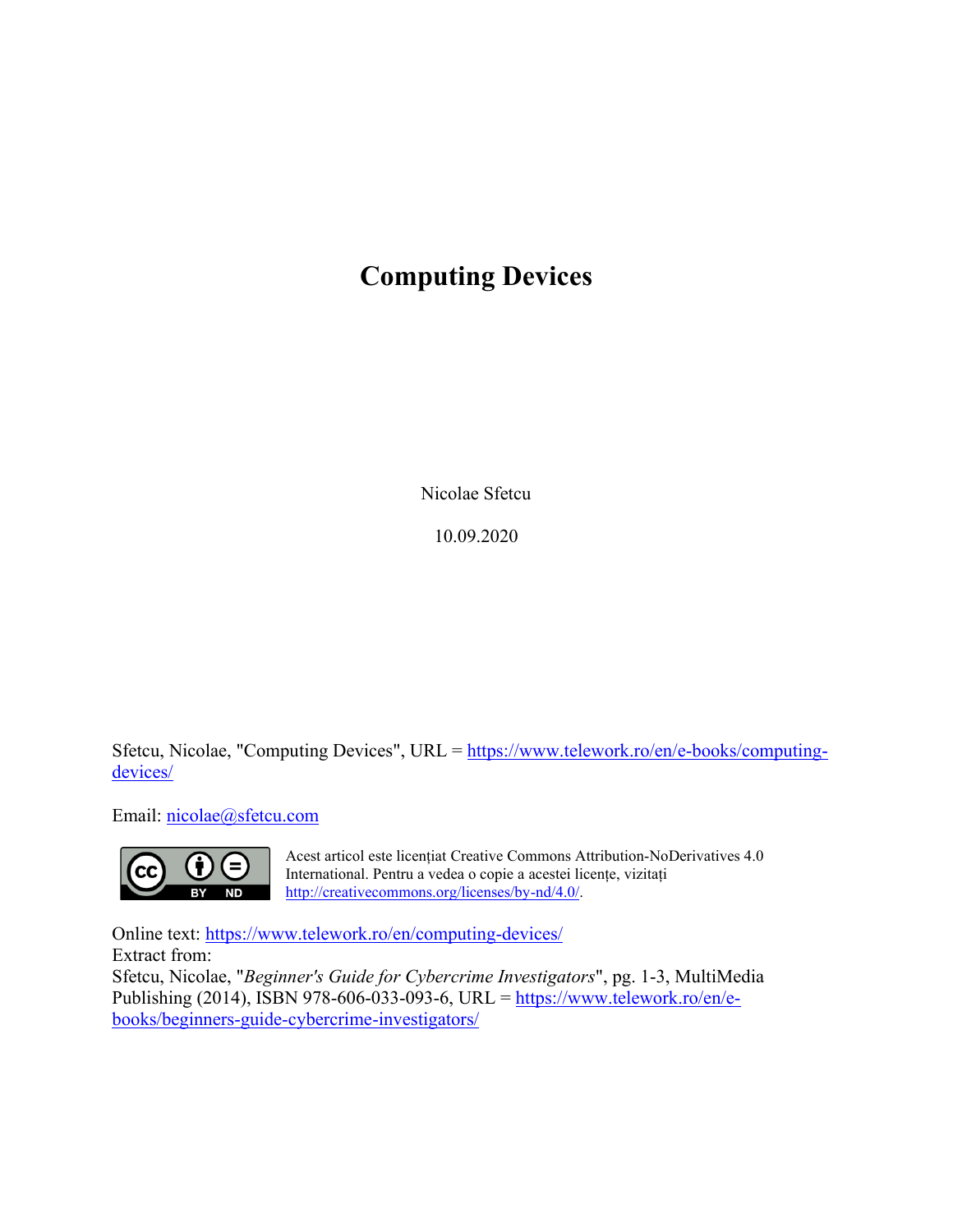## Nicolae Sfetcu: *Computing Devices*



The computer itself is the main source of information for the investigator. In the computer, information is stored on the hard disk. A hard disk drive is a device that can record magnetic data, consisting of one or more rigid discs, read / write heads and mechanical mechanisms protected by a metal casing, hermetically sealed. The storage capacity of a hard disk is normal nowadays tens or hundreds of gigabytes. A computer may have one or more hard disks of different types and capacities.

Laptop computers are computers designed to be easily moved. Because of performance reached, some users may be used as permanent workstation.

Types of portable computers are:

- \* transportable / smartphone
- \* laptop
- \* ultra-light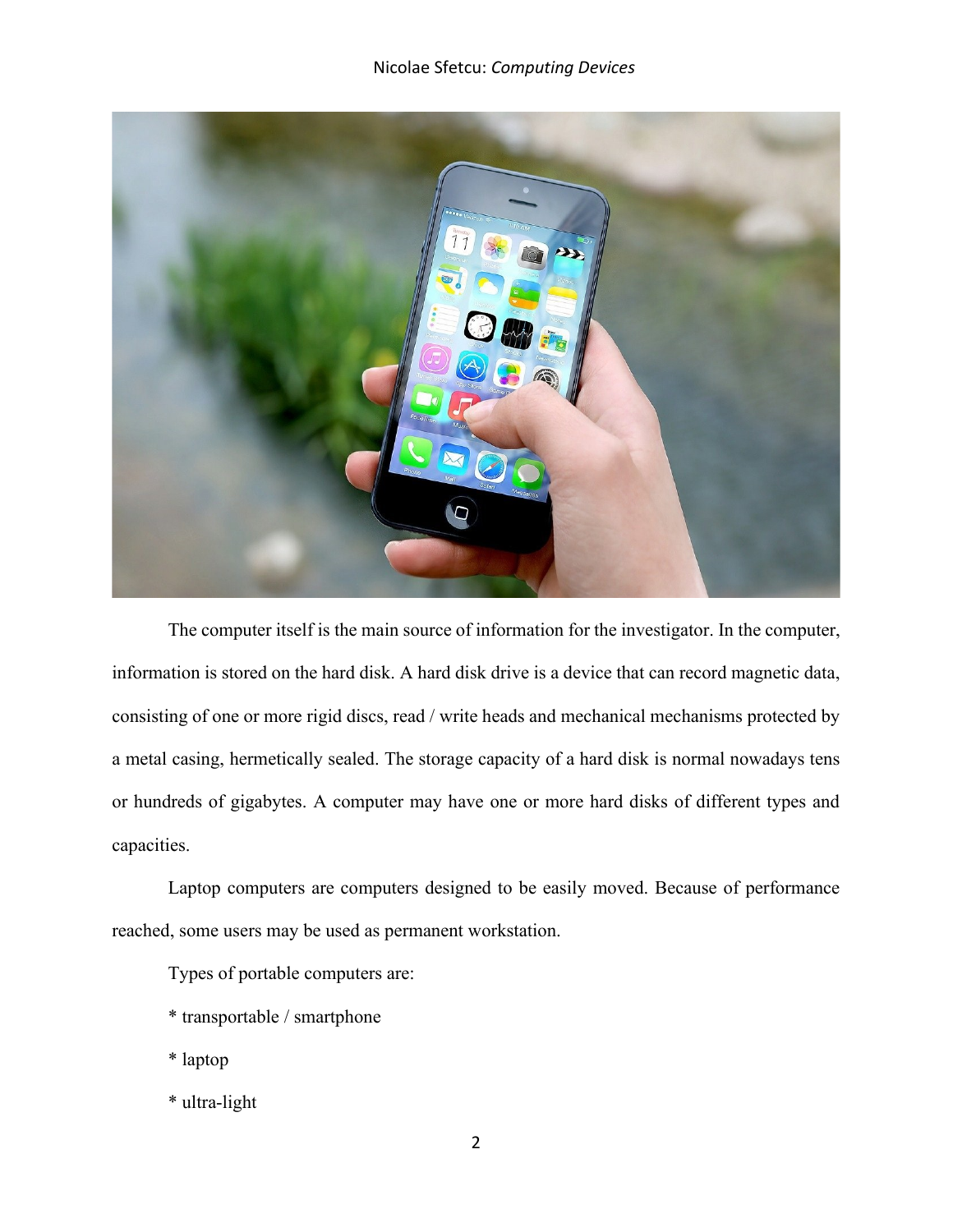\* hand (also called Pocket PCs, Palm or PDAs , personal digital assistants)

Even if they are not used permanently, portable computers are an important source of information, because they can be used for storing data, confidential as possible, to be carried off locations where security is ensured.

Lately due to technical possibilities to miniaturize computing devices, they have been integrated into small portable equipment. The best example of this is the mobile phone which has got features mini-computer. Besides the recent calls log, a modern phone can contain lists of addresses, schedules meetings, documents and notes etc. with even higher capacities than PCs a few years ago.

## **Peripheral devices**

\* the *keyboard* is not intended for information storage, being only an input device. However, there are some devices that can attach keyboards and can record keystroke sequences users. Although very little spread, these devices are very easily available.

\* *monitors* are capable of storing information. in the past, due to technical limitations could cause images or text that remained on the screen for a long time, the impressions produced on CRT phosphor. Modern monitors do not show this effect.

\* *printers* can be sources of important information. For example, laser printers allow revealing image type prints last. This technique should be used before disconnecting the printer from the mains electricity supply, which requires the presence of an expert at search. Some laser printers have a disk buffer that stores information to be printed. The capacity of such a disc is from 2 to 10 Mb. Data stored on these disks can be objectified according to a relatively simple procedure. For older models of printers that use cartridges Band (ribbon) can be reconstructed by examining the print ribbon. Assimilation analysis method is printed ribbon typewriter.